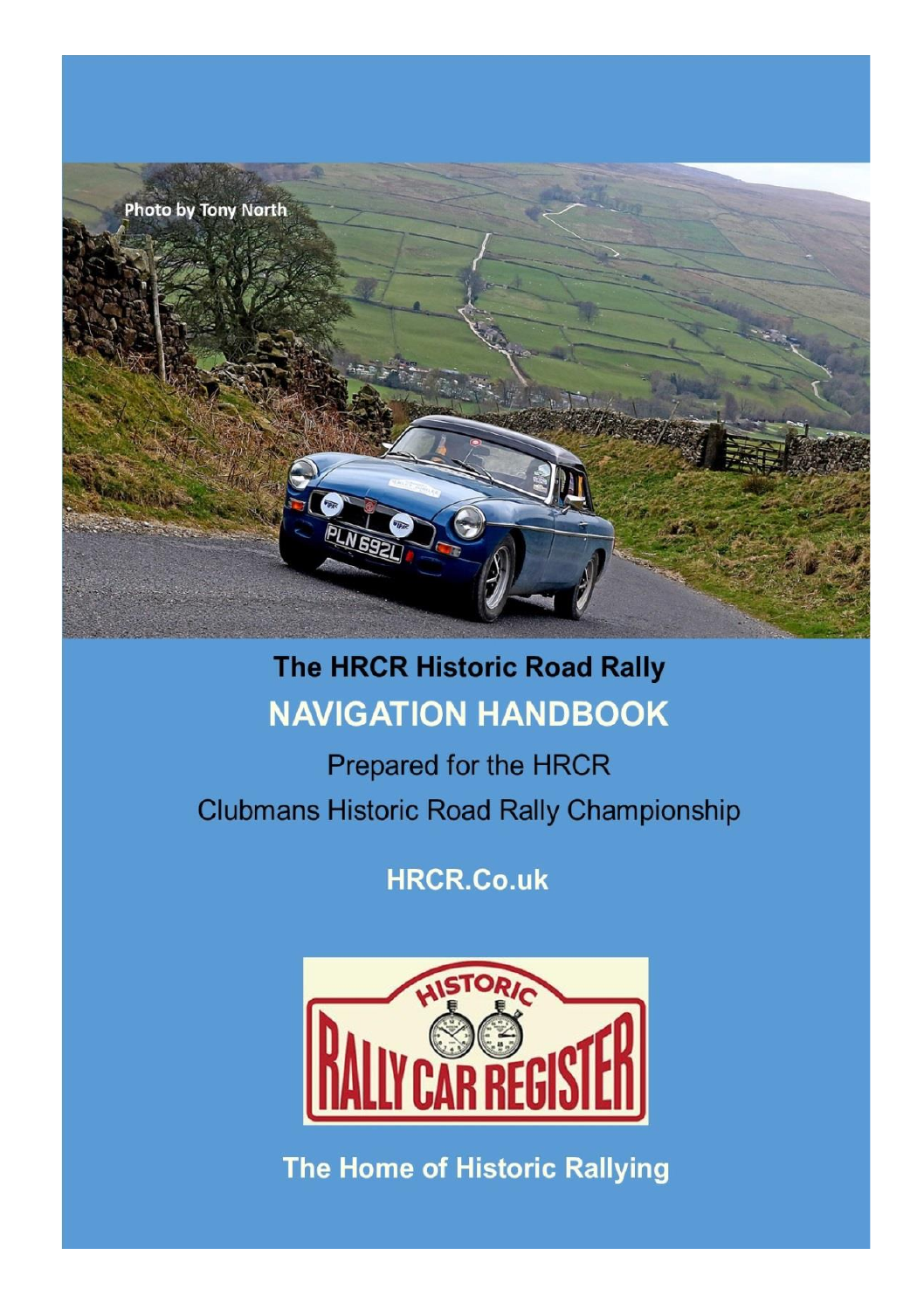# **INTRODUCTION**

This Rally Navigation Handbook has been prepared as a handy reference document, to give novice navigators an insight into the various types of route instructions that can be expected on events which form the HRCR Clubmans Road Rally Championship.

All organisers of championship events have been provided with a copy of this Navigation Handbook and have been requested to base the route instructions that they issue to all crews on the methods shown herein.

This Handbook is by no means totally definitive of all the types of route instruction that will be used on other rallies outside of the Clubmans Road Rally Championship. You will be surprised what some rally organisers will think up. The Handbook just covers the simpler forms of each type of route instruction and has purposely omitted things like circular herringbones, latitude and longitude co-ordinates, contour lines and coded grid references, as we don't consider it fair game to inflict them on rallying beginners. But don't expect to win after reading the contents of this handbook. There is no substitute for the experience gained in getting out and competing on events.

This handbook was originally prepared by Andy Gibson who was the Clubmans Road Rally Championship Secretary for 17 years. He sadly passed away in 2016 passing the role Ian Doble for the following three years before handing the reigns to Martin Phaff. Now in 2022 Ken Binstead has taken over and we believe this handbook is still the "*rally navigation bible*". We can't guarantee that there are no errors or omissions in this Handbook, but if you do find anything, or have any questions or comments, you are welcome to e-mail [ken\\_binstead@hotmail.com](mailto:ken_binstead@hotmail.com)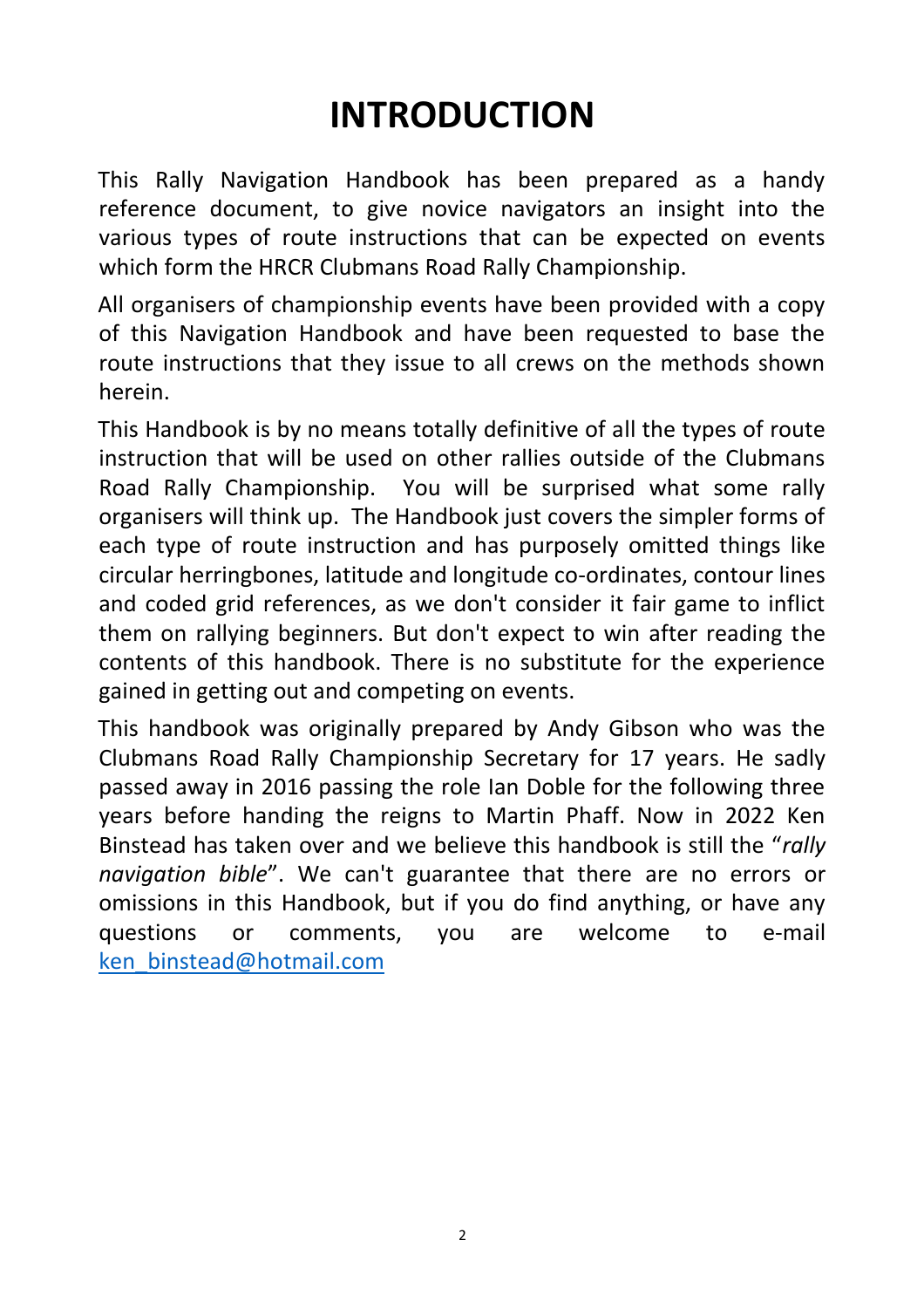# **GRID REFERENCES**

Often called Map References, they are most commonly given to six figures, based on each grid square on the map being divided into tenths in each direction. For example: **442568**

The explanation will be simplified if we split up the 6-figure reference thus:

### **44..2 56..8**

To plot the grid reference onto your map you must go *"along the passage and up the stairs"*, so the first part relates to the grid line numbers across the map and the second part relates to the numbers up the map. From the intersection of gridlines 44 (across) and 56 (up), you go 2 tenths of a square to the right and 8 tenths of a square up and you have your point.

An essential piece of equipment for speedy and accurate plotting of grid references is a Romer.

To be precise, the six figure grid reference does not define a single point, but a 100 metre square, in the same way that the whole 1 km grid square is defined by the four figure grid reference **4456**.

If a grid reference is required to greater accuracy than 100m, then it may be given in eight or ten figures. For example:

### **44255677 or 4425056775**

In this case the additional figures represent further subdivision of the 100m square indicated by the preceding figures. It is quite common to use simple fractions or decimals in place of the additional figures.

### **442½567¾ or 442.5 567.75**

Grid References can also have the direction of approach and/or the direction of departure attached. The approach direction always comes before the reference and the departure direction comes after it.

**NE**345980 means approach 345980 from the North East. 765987**W** means depart 765987 to the West. **N**123456**SW** means approach 123456 from the North and depart to the South West.

A typical section of route defined by grid references might therefore be:

 **TC1 664228SW via W670222E via NNE672½204½ via 679205E**

 **TC2 W689½205**

Try plotting them on this bit of map. Sorry you can't use a Romer as it will not have printed to scale.

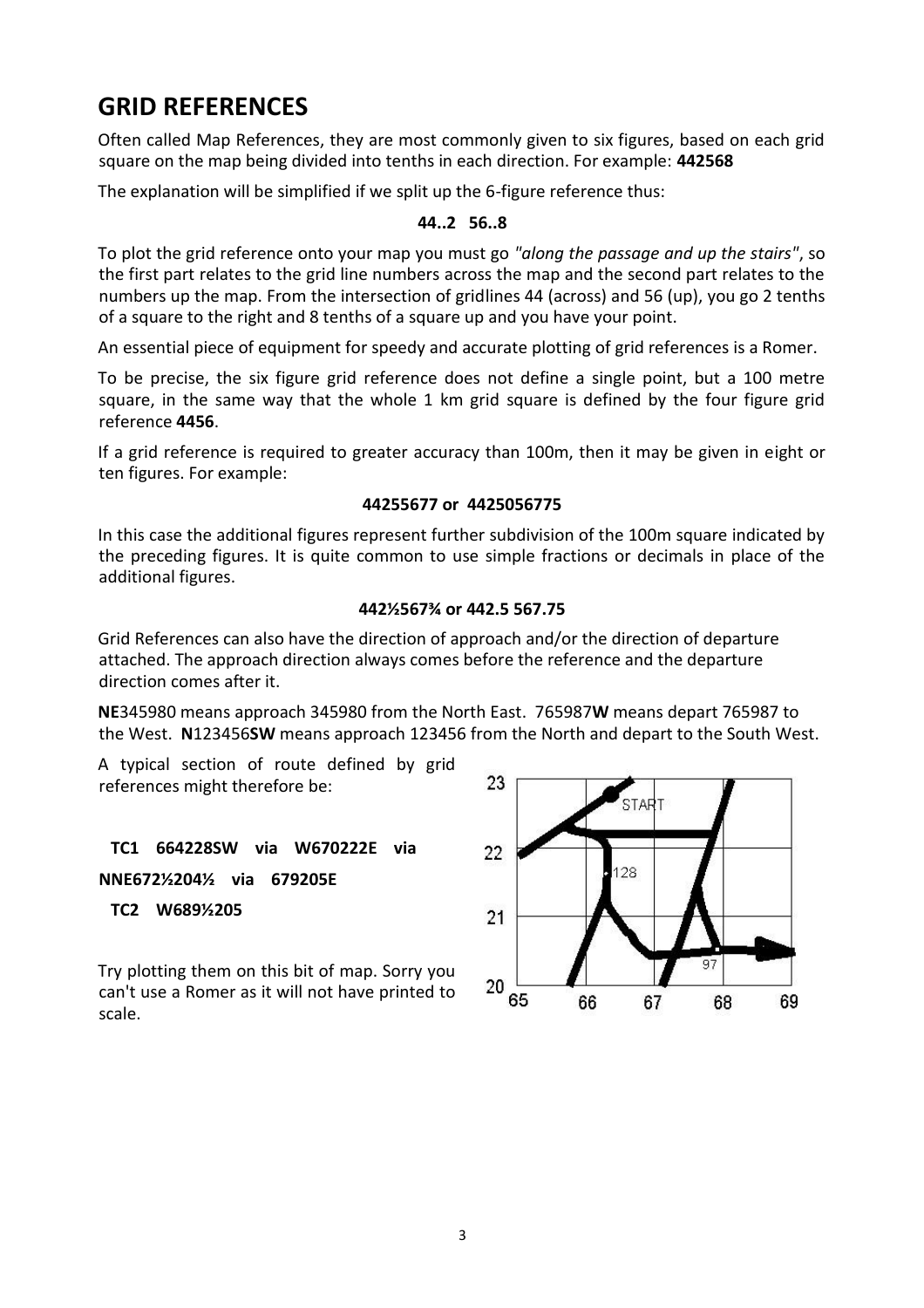# **TULIPS**

The name of this type of route instruction comes from the Tulip Rally, which first used it in the 1950s.

Tulip, or ball and arrow instructions, are simple diagrams of the route junctions with the ball indicating where you come from and the arrow indicating where you are going to. Normally they are given in order.

Tulips may be orientated as on the map, or turned around so that the ball is always at the bottom, or most of the balls and arrows may be left off deliberately. Sometimes they may be squared up. Here are a few variations on the same route described with tulips, which can be plotted on the map sample below:

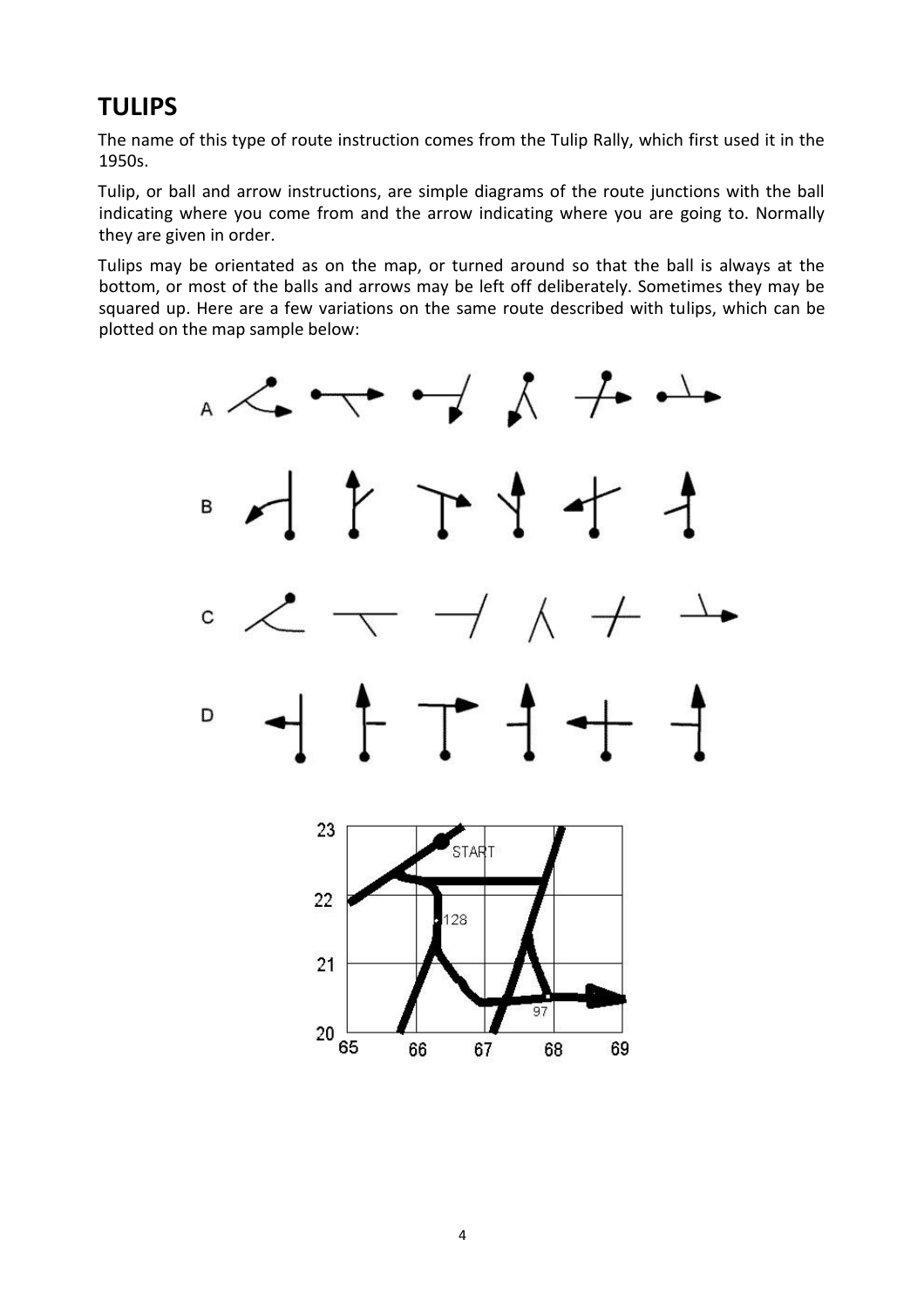# **TULIP ROADBOOK**

Commonly used to describe the route of regularity sections or non-competitive link sections, the Tulip Road-book uses tulip symbols to detail a route, but provides additional information on distances, road signs etc. Here is an example for the same route as on the previous page:

| Intermediate<br>Distance | Total<br><b>Distance</b> | Tulip           | Comment                | Distance to<br>Go |
|--------------------------|--------------------------|-----------------|------------------------|-------------------|
| 0.00                     | 0.00                     | TC <sub>3</sub> | Time<br>Control        | 3.97              |
| 0.52                     | 0.52                     |                 | Swan Lane              | 3.45              |
| 0.36                     | 0.88                     |                 | Newtown 3              | 3.09              |
| 0.95                     | 1.83                     |                 | Give Way<br>Join A286  | 2.14              |
| 0.49                     | 2.32                     |                 |                        | 1.65              |
| 0.53                     | 2.86                     |                 | <b>West Street</b>     | 1.11              |
| 0.44                     | 3.30                     |                 |                        | 0.67              |
| 0.67                     | 3.97                     | TC4             | <b>Time</b><br>Control | 0.00              |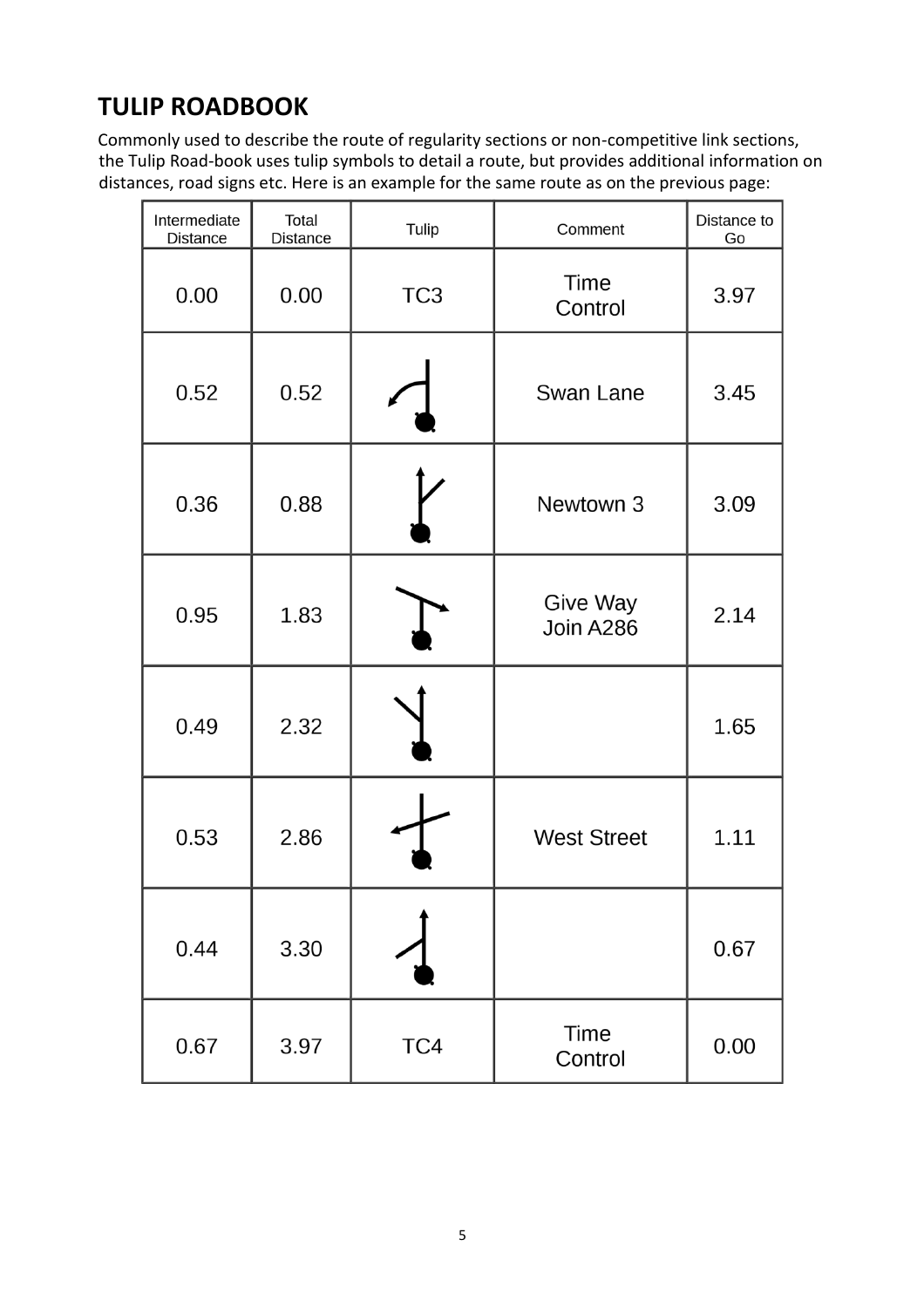### **HERRINGBONES**

**Herringbones**, or **Straight Lines** as they are sometimes called, are a very simple method of defining the route, once you understand how they work. Imagine the route drawn with a little bit of road leading away from each junction, then pulled tight like a piece of string. The route that you take is then a straight line, missing roads on the left and right accordingly. The way to convert the herringbone to a route on your map is to consider 3-way junctions as **leave a road on the left** or **leave a road on the right**.



If the junction on the map is shaped like this, going straight on from A to B you would **leave a road on the right**. However also turning from C to A or from B to C you would **leave a road on the right**. For each of these three cases the junction on the herringbone will look the same. Similarly, to **leave a road on the left** you could be going straight on from B to A, taking a right from A to C, or turning right at the T-junction from C to B.



The two example herringbones on this page will take you from the start to finish of the section on the map below via different routes. Notice how the crossroads appears when you are turning left, rather than going straight across.



It's usually expected that herringbones will start from the left, but rally organisers often turn them around, maybe giving you a clue in the instructions, like *"the following herringbone describes the route from TC4 to TC3"*, so read all instructions carefully. When you come to a crossroads on your map and it fits with a crossroads on the herringbone, it's a good indication that you're on the right route. If not, then try starting at the other end!

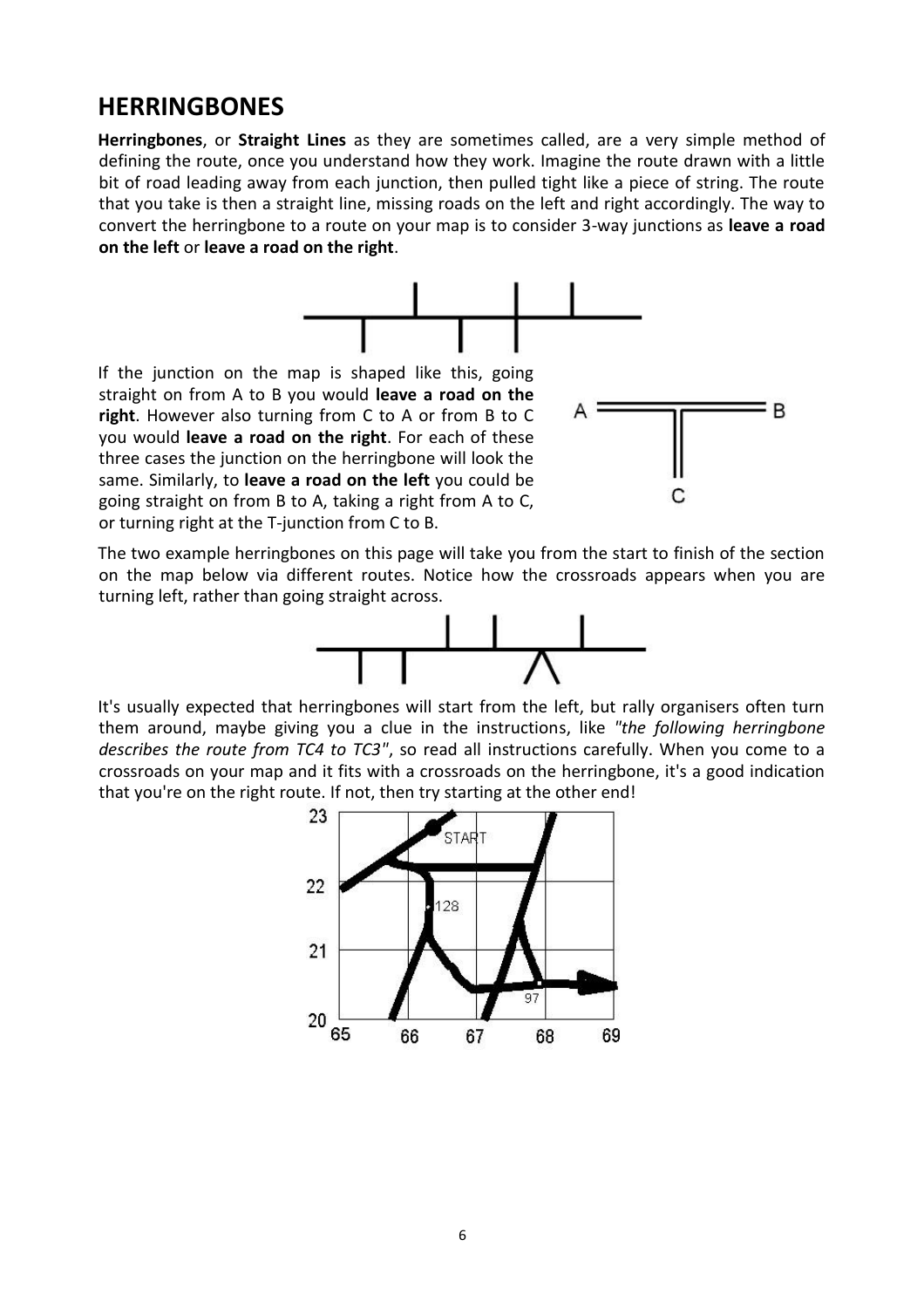### **MAP TRACES**

A map trace is just what it says, a tracing of the route from the map.



A single trace can be used to indicate the whole route of a section, or it may be split up into smaller traces which must be sorted into order and joined together. Until you're experienced at solving traces you will probably find it a lot easier to solve if you copy the trace onto a piece of tracing paper (always keep some in your Nav-bag) and then try to fit it onto the map. Above is an example of a complete trace, and below the same route as you might receive it split into several pieces.

*Tip: If you've copied it onto tracing paper and it will not fit to the map, you can then turn the tracing paper over to see whether the devious organiser has given you a mirrored trace!* 



Another way of presenting a trace is to chop it up into grid squares and mix them up. Here is how you might receive it. Only the road you have to travel along is shown in each grid square.

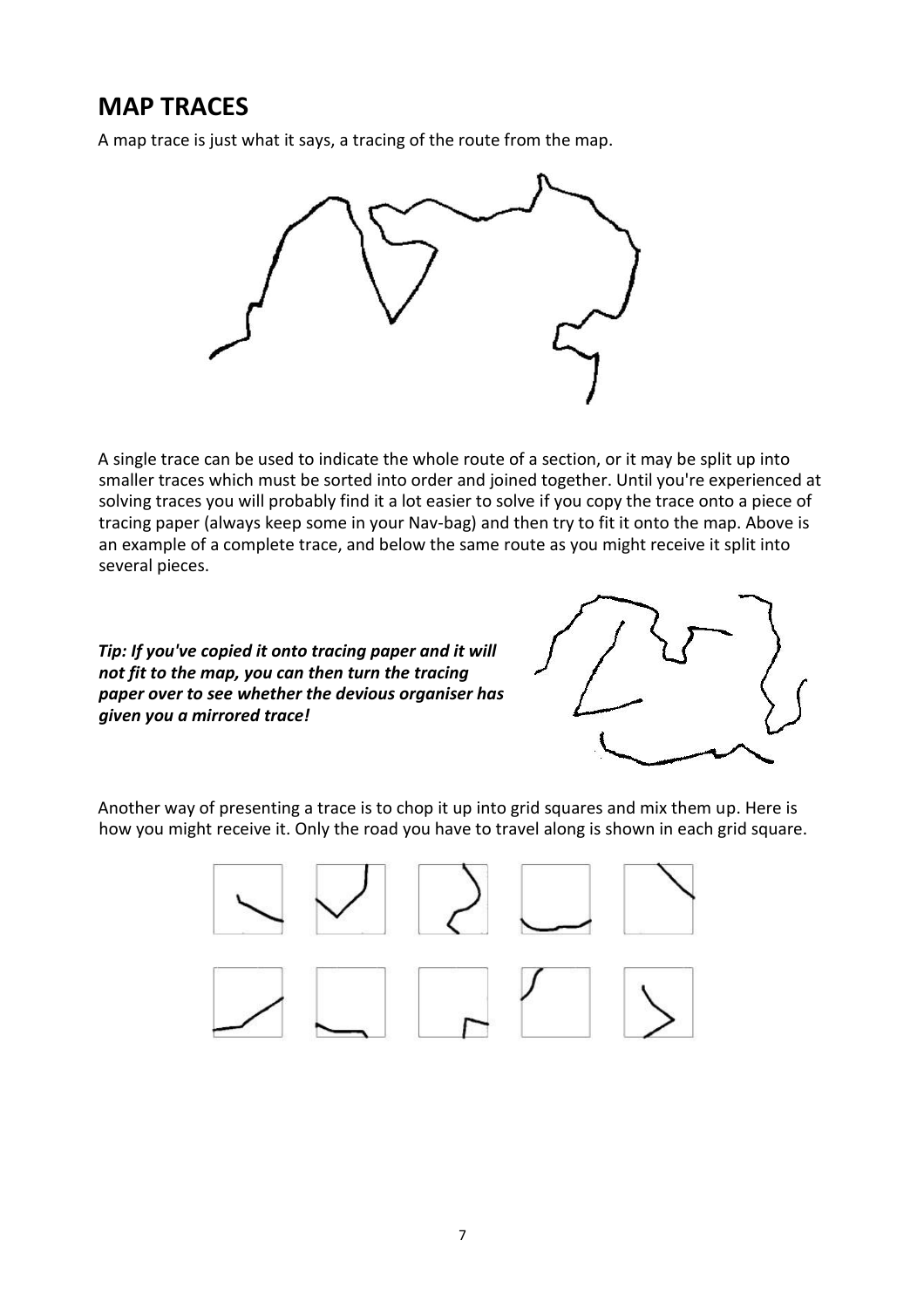## **GRIDLINES and GRID SQUARES**

The grid of the map can be used to define the route by the crossing of gridlines. This example is simply a list of the numbers of the gridlines across which your route must travel in order.

**66 66 22 21 67 21 21 68**

These numbers could be given to you as a continuous string:

#### **6666222167212168**

or with a couple of spot heights mixed in to confuse you:

#### **666622128216721219768**

Devious organisers will use this method when you're in an area of the map where the northing and easting gridline numbers are similar!

This route could also be given as the North, South, East or West sides by which you should LEAVE each grid square:

**W E S S E N S E**

or even as the direction from which you will ENTER each grid square:

### **E W N N W S N W**

Note that these directions will only be specified using the four main compass points, N, S, E and W. You will not get a NE or a WSW direction in the string.

On another variation of the theme, this same route may be defined as **T**op, **B**ottom, **L**eft and **R**ight departure from grid squares:

**L R B B R T B R**

Each grid square can be specified by a four figure grid reference, defined by the intersecting gridlines at the SW corner of the square, so you may get this list of grid squares through which your route must pass in order:

```
6622 6522 6622 6621 6620 6720 6721 6720 6820
```
All of the examples given above can be plotted on the following piece of map

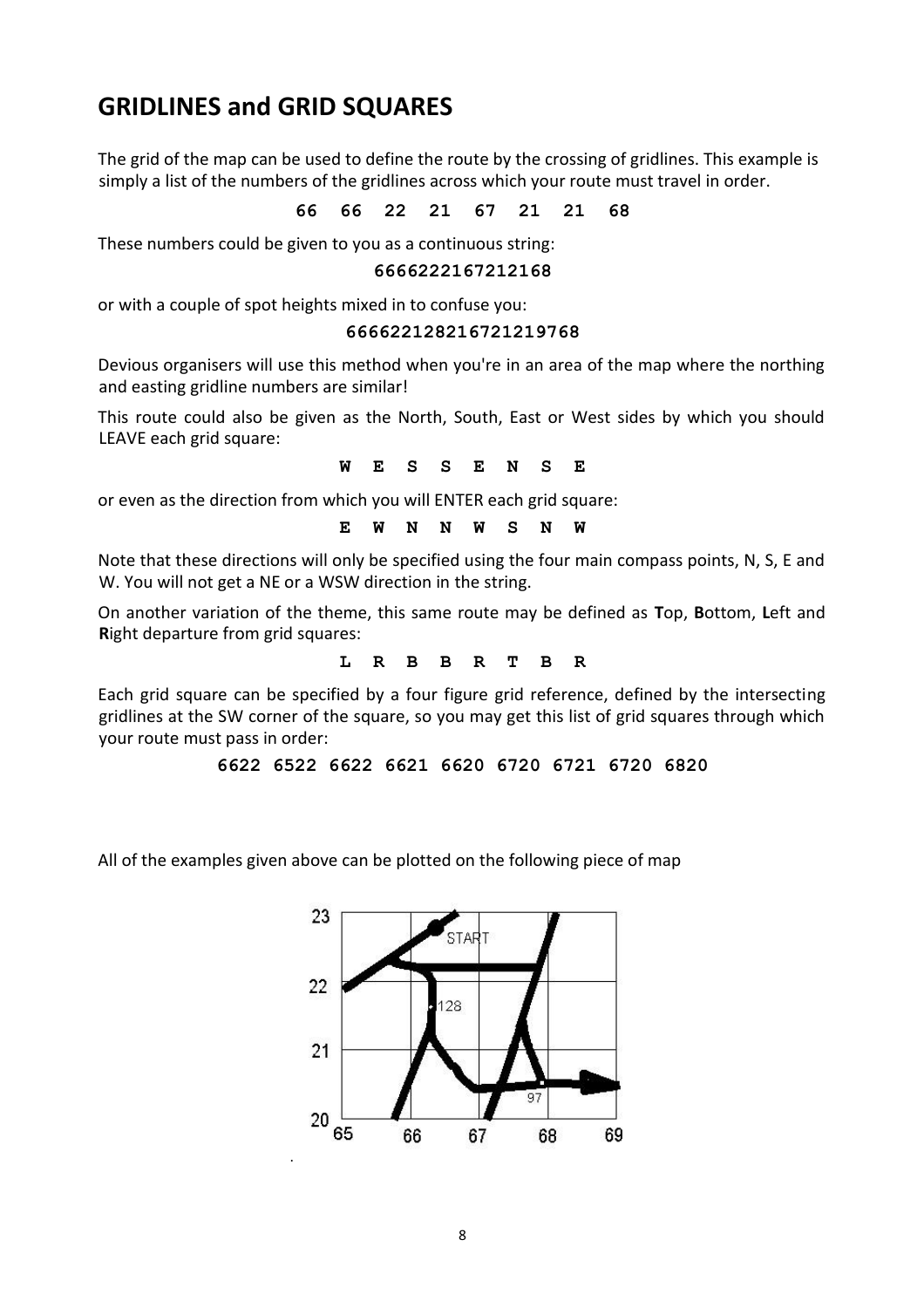### **MAP FEATURES**

A good knowledge of the map key is essential. Some instructions will make use of the information on the map like the gradient signs, churches, pubs, POs, ETLs, road numbers etc.

Such instructions might read:

### **Under a railway, ETL, A74, PO, church with a tower, ford, HWM.**

A list of features may include spot heights or letters of a placename that 'interfere' with the road as shown on the map. Some of the features may be drawn using the same symbols as on the map as in this example:



These instructions would mean: Go up a hill with a gradient symbol, pass a church (with a tower), through spot height 112, through where the letters "Mu" from a place name cut the road, through spot height 97, through where a 'g' , then the letters 'cs' cut the road, under an Electricity Transission Line (ETL), through spot height 72 and over a bridge.

In a particularly hilly area a route may be given entirely by a string of gradient symbols, or by the abbreviations D for **Down** and U for **Up**. The double gradient symbol would tie up with a double symbol (very steep hill) on the map.

**> > > < << > < < <**

### **D D D U U D U U U**

These are often mixed up with abbreviations O for **Over** and U for **Under**, where you go over and under bridges or under power lines shown on the map. So U can mean Under or Up which you'll have to decide in each case by studying the map. **D D U O D U U D O U**

*Tip: If you cut the key off the map keep it with you as you may need it!* 

### **SPOT HEIGHTS**

Spot heights are those points that the OS has measured to be exactly that height (in metres) above sea level. They are marked on the map thus: **.123** always with a small dot marking the exact point. Only those spot heights where the dot is on the road should be considered. You may be asked to pass through the following spot heights:

#### **73 55 42 88 107 66**

If the shortest route passes through another spot height that is not listed and the instruction says something like *"pass through these spot heights only"* you should work out a route to avoid it. Always look very carefully at the location of the dot, as it may be just off of a junction, thereby not requiring the most obvious route to pass through it or avoid it.

Variations on the spot height theme may give you the spot heights as a continuous string:

### **7355428810766**

and may even mix spot heights with grid line numbers in the string.

You may be given consecutive pair of spot heights added together, which would be:

### **128 130 173**

Spot heights could also be given as additions and subtractions from the previous number: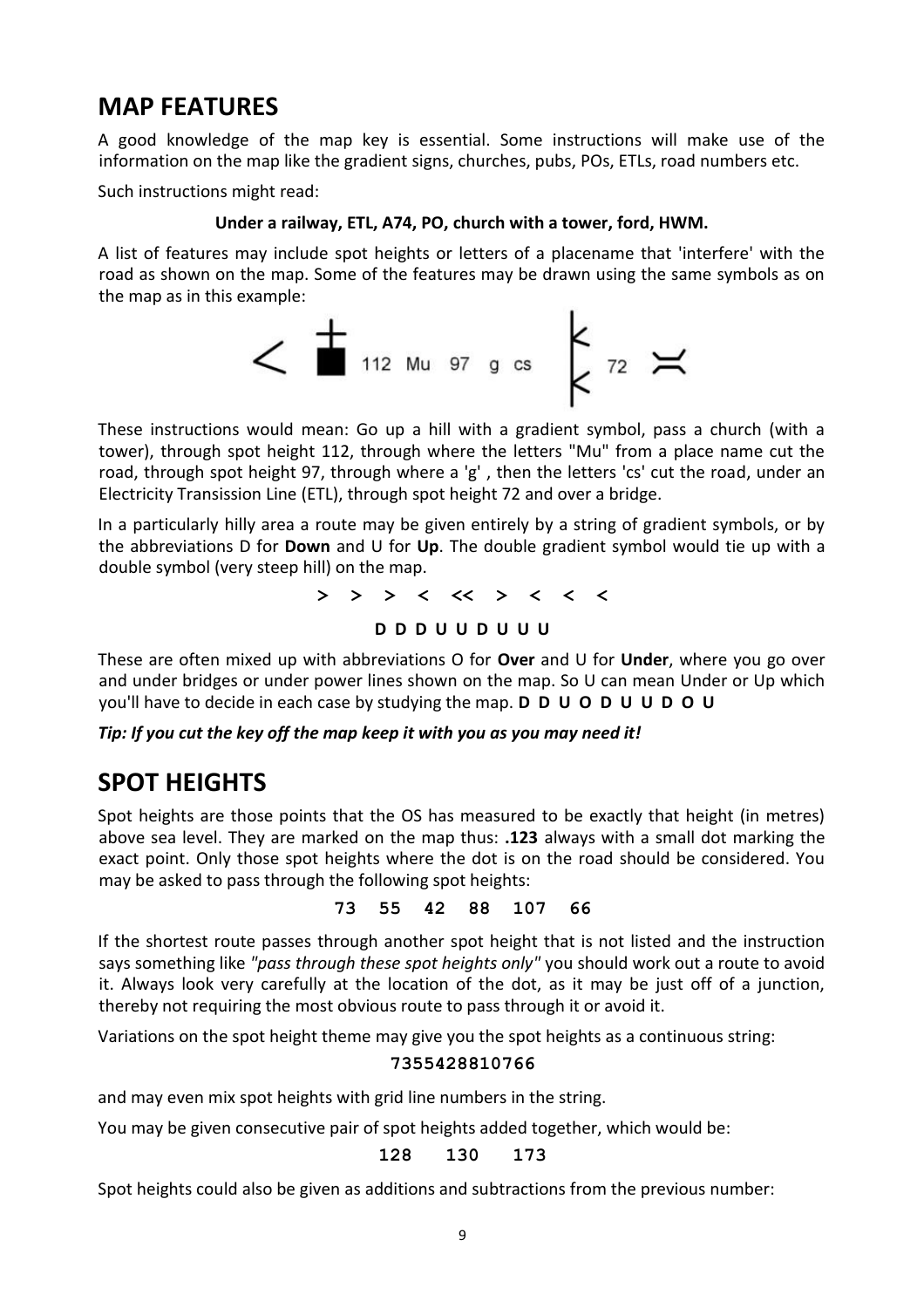#### **73 -18 -13 +46 +19 -41**

or they may be given as additions and subtractions from an original starting point:

**74 -18 -31 +15 +34 -7**

*Tip: Use a highlighter to show up all spot heights where the dot is on the road. This makes them much easier to see when plotting a route.*

### **LONDON RALLY MARKED MAP**

A speciality of historic rallying, often used on night sections, is the *London Rally Section*, named after the famous rally that was most associated with this method of route presentation in the 1950/60s.

Prior to starting the night section you will receive a colour photocopy from an OS map (sometimes from a "period" 1 inch to the mile edition), with numerous labelled points which you can transfer to your own map if you wish. A variation of this method gives you the points as a list of map references which you'll have to plot on your map. On starting the section you receive a schedule indicating which points are time controls, passage controls, give-way junctions or via points, the order in which you must visit them and the approach and departure direction information allowing you then to plot the correct route.

Here is a section of a marked map that was given out on the 1993 Targa Rusticana. If you think it looks a little strange - it's from the OS 1" sheet 141, 1952 edition.

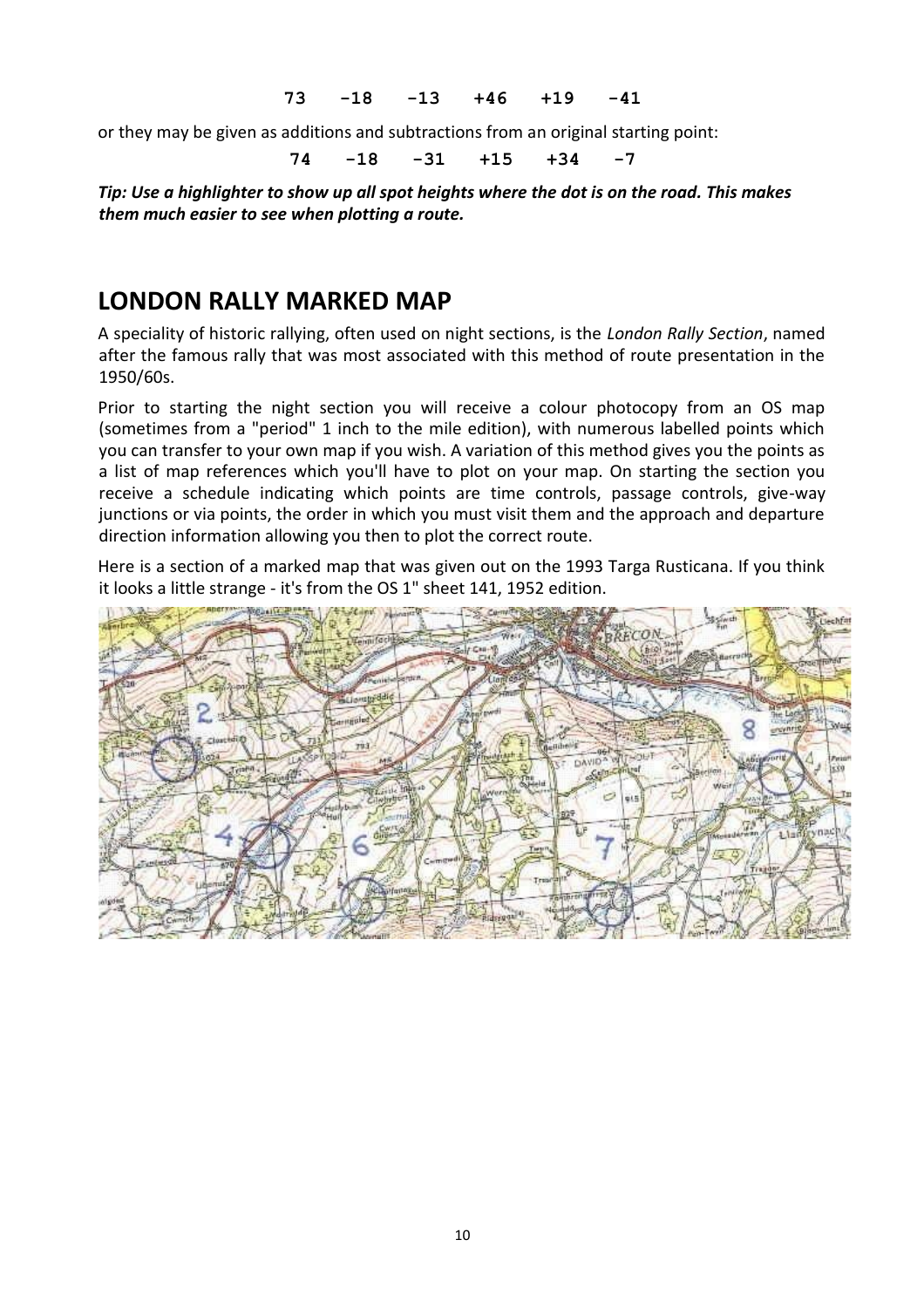# **COMPASS DIRECTIONS**

When compass directions are given to more than the four main points (N, S, E, W), they will usually relate to directions of departure from junctions, for example:

#### **ESE E SSW SSE E**

Thus you would leave the first junction going to the ESE (turn left) and leave the second junction going to the E (fork left) etc. These

examples can be plotted on this piece of map.

Compass directions are sometimes used to specify the precise directions by which you cross gridlines, so the same route would be:

#### **SW E E SSW SSE E**

**Compass Bearings** will be given in terms of degrees instead of compass points. You must remember that 0 or 360 degrees is North, 90 is East, 180 is South, 270 is West etc. For example:

**110 90 200 160 90**



*Tip: If you have trouble remembering your compass points, try thinking of "Never Eat Shredded Wheat" - in a clockwise direction !*

### **CLOCK FACE DIRECTIONS**

These are occasionally used to specify approach and/or departure directions at junctions and there are two main and quite different methods in use.

Firstly, you leave each junction in the direction of the hour hand, assuming that you arrive at the junction from six o'clock. Thus 12 o'clock means straight ahead, 3 o'clock is a right angle turn to the right and 7 o'clock is a hairpin turn left. So our route would be:

**8:00 11:00 4:00 11:00 10:00**

By the other method, you approach from the direction of the hour hand and leave by the minute hand. If you assume that the clock stays orientated so that 12 o'clock is always North it will be thus:

**2:20 10:15 9:35 1:25 11:15**

However, if the clock can change it's orientation you will just have to look at the angle between the hour and minute hands at each specified time to determine the angle through which you should turn at each junction.

The examples can be plotted on the map above.

### *Tip: If you wear a digital watch it won't help you much !*